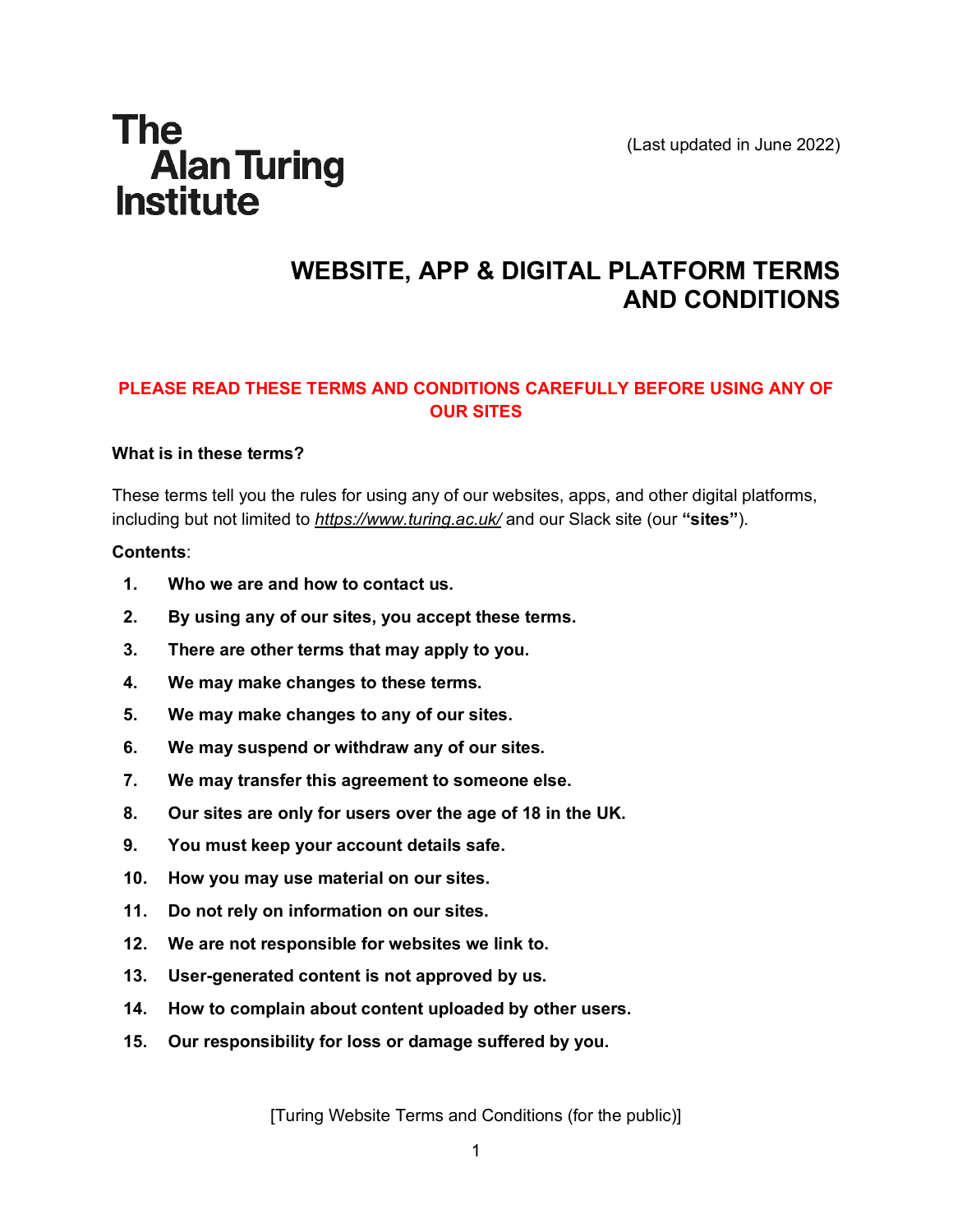- **16. Exclusion of liability for digital content.**
- **17. How we may use your personal information.**
- **18. Uploading content to any of our sites.**
- **19. Rights you are giving us to use material you upload.**
- **20. We are not responsible for viruses and you must not introduce them.**
- **21. Rules about linking to any of our sites.**
- **22. Which country's laws apply to any disputes.**

#### **1. Who we are and how to contact us?**

- 1.1. Our sites are used by The Alan Turing Institute and our subsidiaries ("**We**"). The Alan Turing Institute is registered in England and Wales under company number 09512457 and we have our registered office at British Library, 96 Euston Road, London, England, NW1 2DB. This is also our main address. We are a charity and regulated by the Charity Commission of England and Wales.
- 1.2. To contact us, please email: *[info@turing.ac.uk](mailto:info@turing.ac.uk)* or call +44 (0)20 3862 3352.

#### **2. By using any of our sites, you accept these terms**

- 2.1. By using any of our sites, you confirm that you accept these terms and conditions and that you agree to comply with them.
- 2.2. If you do not agree to these terms, you must not use any of our sites. We recommend that you print a copy of these terms for future reference.

#### **3. There are other terms that may apply to you**

- 3.1. These terms refer to the following additional terms, which also apply to your use of any of our sites and which can be found on this site:
	- (a) Our Privacy Notice.
	- (b) Our Site Terms of Acceptable Use which sets out the permitted uses and prohibited uses of any of our Sites. When using any of our sites, you must comply with these Site Terms of Acceptable Use.
	- (c) Our Cookie Policy which sets out information about the cookies on this site.
	- (d) If you purchase tickets for events from any of our sites, our Terms and conditions of supply will apply to the sales.

[Turing Website Terms and Conditions (for the public)]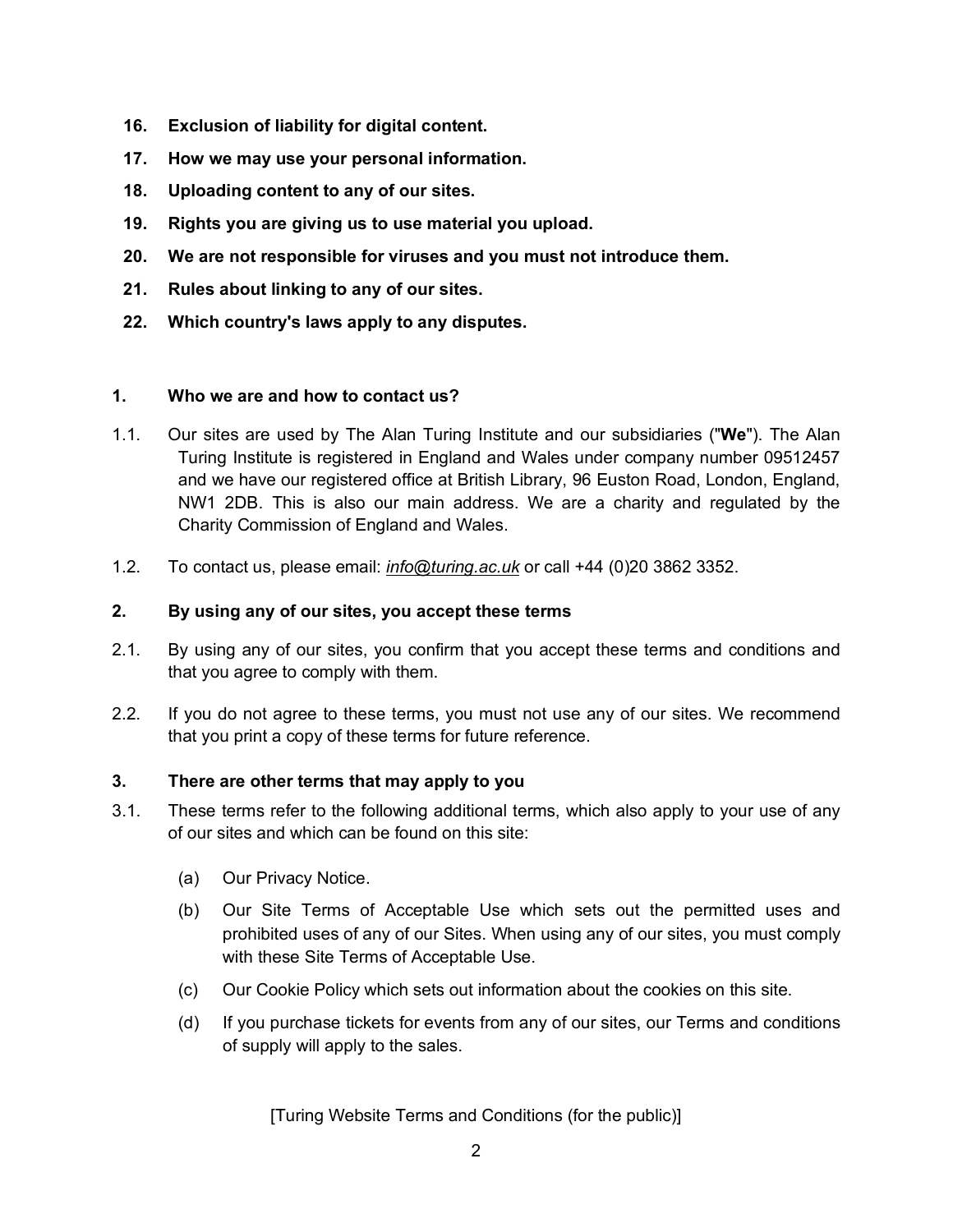#### **4. We may make changes to these terms**

We amend these terms from time to time. Every time you wish to use any of our sites, please check these terms to ensure you understand the terms that apply at that time. These terms were most recently updated in June 2022.

#### **5. We may make changes to any of our sites**

We may update and change any of our sites from time to time to reflect changes to our products, our users' needs and our business priorities. We will try to give you reasonable notice of any major changes.

# **6. We may suspend or withdraw any of our sites**

- 6.1. Our sites are usually made available to you free of charge. We do not guarantee that any of our sites, or any content on them, will always be available or be uninterrupted. We may suspend or withdraw or restrict the availability of all or any part of any of our sites for business and operational reasons. We will try to give you reasonable notice of any suspension or withdrawal.
- 6.2. You are also responsible for ensuring that all persons who access any of our sites through your internet connection are aware of these terms and other applicable terms and conditions, and that they comply with them.

# **7. We may transfer this agreement to someone else**

We may transfer our rights and obligations under these terms to another organisation. We will endeavour to tell you in writing via our site(s) if this happens and we will ensure that the transfer will not affect your rights under the contract.

# **8. Our sites are only for users over the age of 18 in the UK**

Our sites are directed to people over the age of 18 years residing in the United Kingdom. We do not represent that content available on or through any of our sites is appropriate for use or available in other jurisdictions nor for people under the age of 18 years.

# **9. You must keep your account details safe**

9.1. If you choose, or you are provided with, a user identification code, password or any other piece of information as part of our security procedures, you must treat such information as confidential. You must not disclose it to any third party.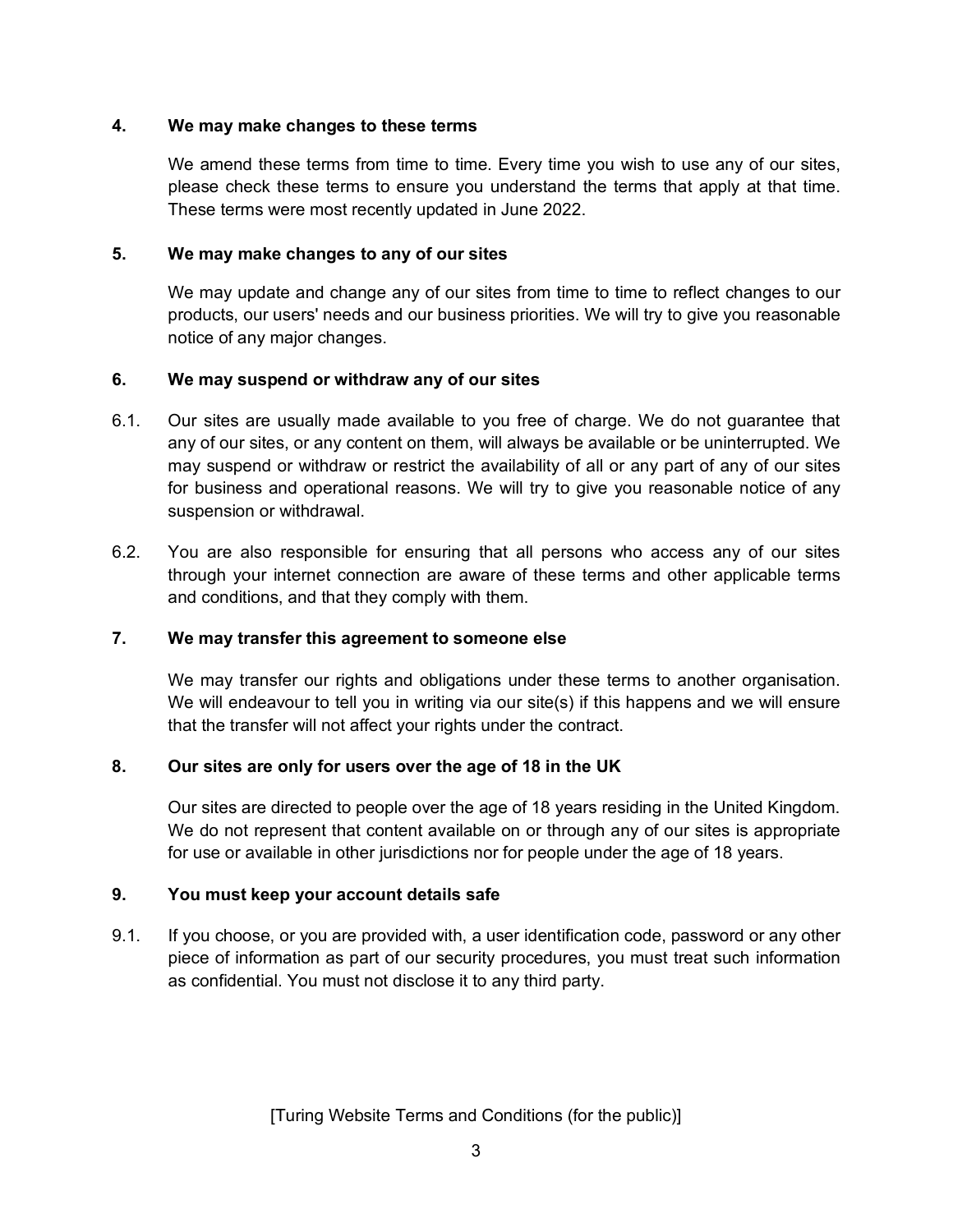- 9.2. We have the right to disable any user identification code or password, whether chosen by you or allocated by us, at any time, if in our reasonable opinion you have failed to comply with any of the provisions of these terms.
- 9.3. If you know or suspect that anyone other than yourself knows your user identification code or password, you must promptly notify us at *[info@turing.ac.uk](mailto:info@turing.ac.uk)*.

# **10. How you may use material on any of our sites**

- 10.1. We are the owner of The Alan Turing Institute's trade name, trade mark and logos.
- 10.2 You do not have a right to and agree that you will not use our trade marks or trade name without our prior consent. This includes "The Alan Turing Institute" and our logos.
- 10.3 You must not use any part of the content on any of our sites without obtaining a licence to do so from us or our licensors or from the owner of that content. Where content is available under an open licence you may use such content in accordance with the terms of that licence.
- 10.4 If you print off, copy or download any part of this site in breach of these terms your right to use any of our sites will cease immediately and you must, at our request, return or destroy any copies of the materials you have made.

# **11. Do not rely on information on any of our sites**

- 11.1 The content on any of our sites is provided for general information only. It is not intended to amount to advice on which you should rely. You must obtain professional or specialist advice before taking, or refraining from, any action on the basis of the content on any of our sites.
- 11.2 We do not confirm that we update the information on any of our sites and we do not confirm that we check or filter through the information provided or shared on any of our sites, we make no representations, warranties or guarantees, whether express or implied, that the content on any of our sites is accurate, complete or up to date.

# **12. We are not responsible for websites we link to**

- 12.1 Where our site contains links to other sites and resources provided by third parties, these links are provided for your information only. Such links should not be interpreted as approval by us of those linked websites or information you may obtain from them.
- 12.2 We have no control over the contents of those sites or resources.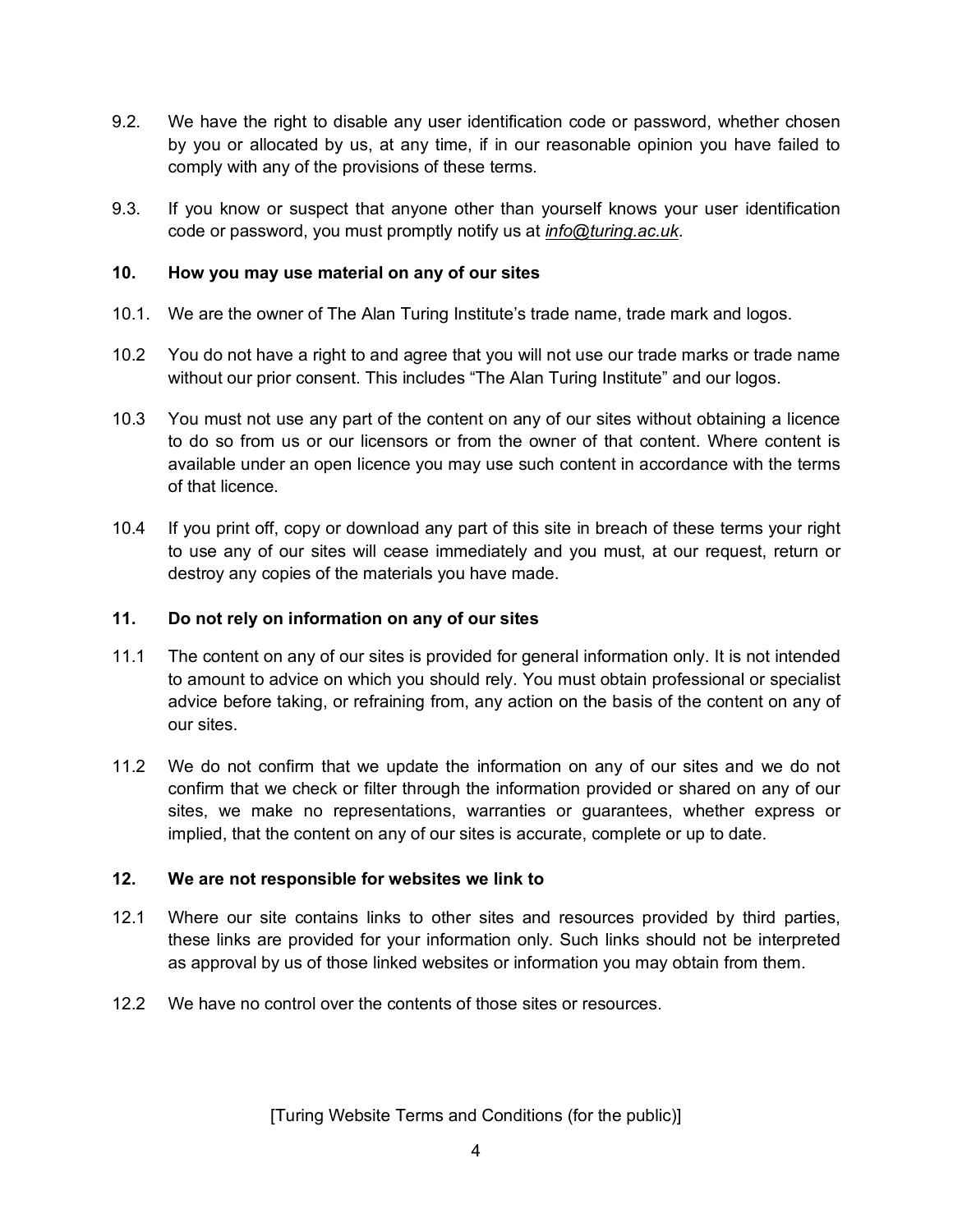#### **13. User-generated content is not approved by us**

- 13.1 Our sites may include information and materials uploaded by other users of those sites, including to bulletin boards and chat rooms. This information and these materials have not been verified or approved by us. The views expressed by other users on any of our sites do not represent our views or values.
- 13.2 You must only post contents that you have permission to use, copy and redistribute. You must clearly indicate if you own the content or if you only have a right to reproduce the contents so that other users are clear on what they can do with the material you posted. We are not responsible for any third party contents.

#### **14. How to complain about content uploaded by other users**

If you wish to complain about content uploaded by other users, please contact us on info@turing.ac.uk.

#### **15. Our responsibility for loss or damage suffered by you**

#### Whether you are a consumer or a business user:

- 15.1 We do not exclude or limit in any way our liability to you where it would be unlawful to do so. This includes liability for death or personal injury caused by our negligence or the negligence of our employees, agents or subcontractors and for fraud or fraudulent misrepresentation.
- 15.2 Different limitations and exclusions of liability will apply to liability arising as a result of the supply of any products to you, which will be set out in our Terms and conditions of supply.

#### If you are a business user:

- 15.3 We exclude all implied conditions, warranties, representations or other terms that may apply to any of our sites or any content on it.
- 15.4 We will not be liable to you for any loss or damage, whether in contract, tort (including negligence), breach of statutory duty, or otherwise, even if foreseeable, arising under or in connection with:
	- (a) use of, or inability to use, any of our sites; or
	- (b) use of or reliance on any content displayed on any of our sites.
- 15.5 In particular, we will not be liable for:
	- (a) loss of profits, sales, business, or revenue;

#### [Turing Website Terms and Conditions (for the public)]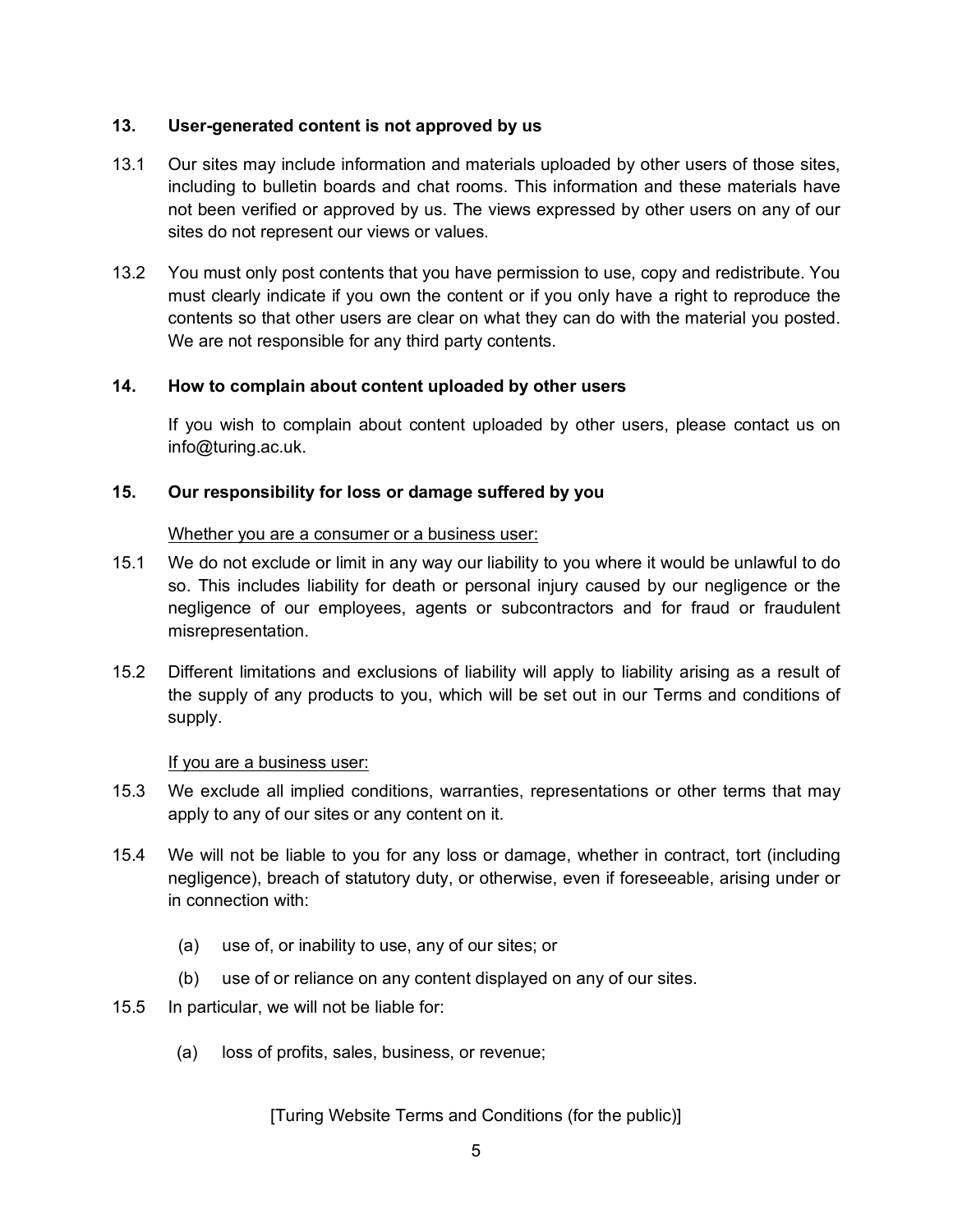- (b) business interruption;
- (c) loss of anticipated savings;
- (d) loss of business opportunity, goodwill or reputation; or
- (e) any indirect or consequential loss or damage.
- 15.6 If you are a consumer user: Please note that we only provide this site for domestic and private use. You agree not to use this site for any commercial or business purposes, and we have no liability to you for any loss of profit, loss of business, business interruption, or loss of business opportunity.

# **16. Exclusion of Liability for digital content**

If defective digital content that we have supplied, damages a device or digital content belonging to you and this is caused by our failure to use reasonable care and skill, we will either repair the damage or pay you reasonable compensation where such losses are documented and in no event exceed the sum of £500. However, we will not be liable for damage that you could have avoided by following our advice to apply an update offered to you free of charge or for damage that was caused by you failing to correctly follow installation instructions or to have in place the minimum system requirements advised by us or taken other reasonable precautions.

#### **17. How we may use your personal information**

We will only use your personal information as set out in our Privacy Notice.

#### **18. Uploading content to any of our sites**

- 18.1 Whenever you make use of a feature that allows you to upload content to any of our sites, or to make contact with other users of any of our sites, you must comply with the content standards set out in our Terms of Site Acceptable Use.
- 18.2 You warrant that any such contribution does comply with those standards, and you will be liable to us and indemnify us for any breach of that warranty. This means you will be responsible for any loss or damage we suffer as a result of your breach of warranty.
- 18.3 Any content you upload to any of our sites will be considered non-confidential and nonproprietary. You retain all of your ownership rights in your content, but you are required to grant us and other users of any of our sites a limited licence to use, store and copy that content and to distribute and make it available to third parties. The rights you license to us are described in *Rights you are giving us to use material you upload* (below).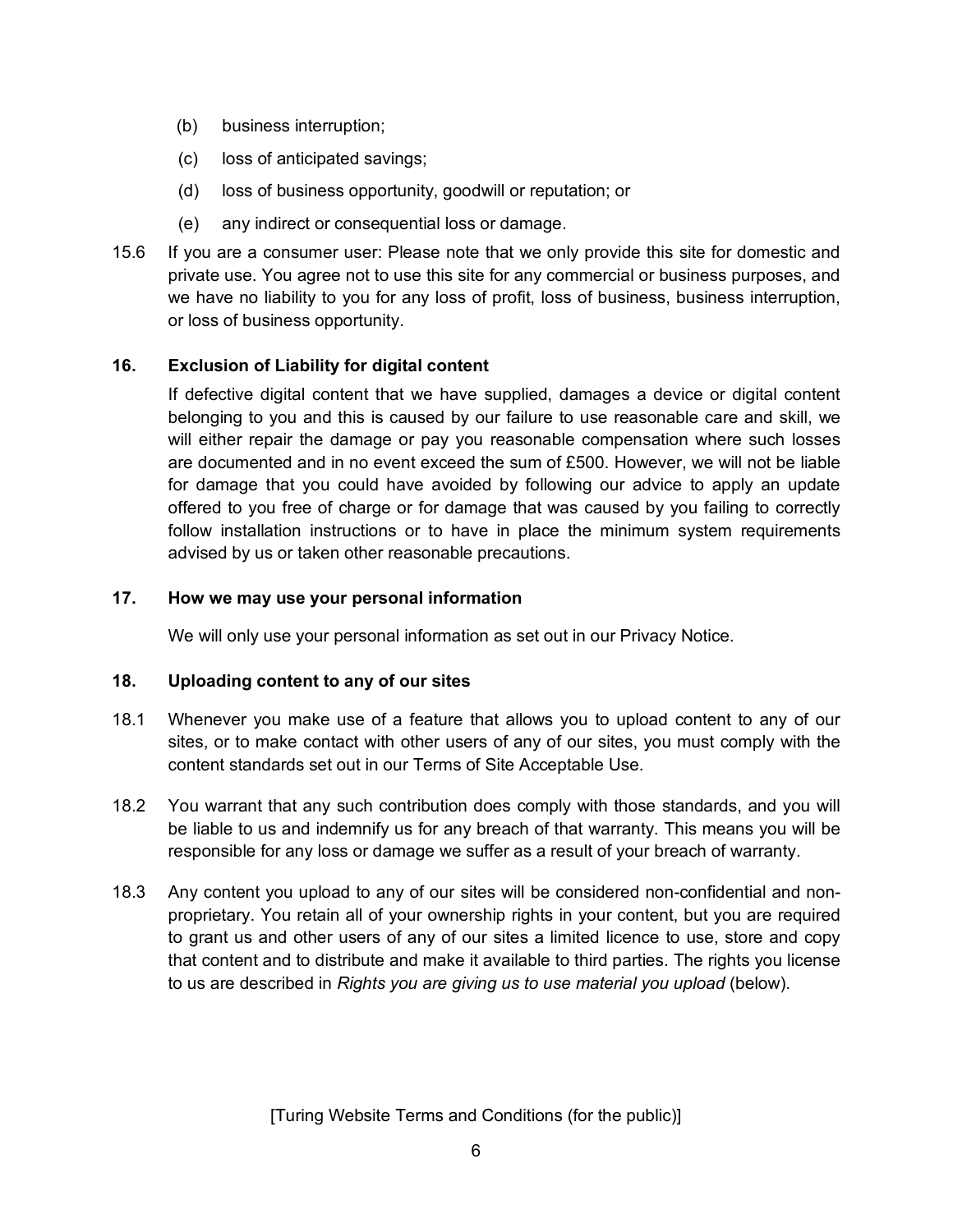- 18.4 We also have the right to disclose your identity to any third party who is claiming that any content posted or uploaded by you to any of our sites constitutes a violation of their intellectual property rights, or of their right to privacy.
- 18.5 We have the right to remove any posting you make on any of our sites if, in our opinion, your post does not comply with the content standards set out in our Terms of Site Acceptable Use.
- 18.6 You are solely responsible for securing and backing up your content.
- 18.7 We do not store terrorist content.

#### **19. Rights you are giving us to use material you upload**

- 19.1 When you upload or post content to any of our sites, you grant us the following rights to use that content:
	- (a) You hereby grant to us (including our present and future affiliates) a nonexclusive, sub-licensable, transferable, worldwide, royalty free, fully paid-up, irrevocable, right to use, copy, modify, merge, publish, distribute, reproduce, prepare derivative works, display and/or sell copies of the content; and
	- (b) You hereby grant to other users of any of our sites or to third parties a nonexclusive, sub-licensable, transferable, worldwide, royalty free, fully paid-up, irrevocable, right to use, copy, modify, merge, publish, distribute, reproduce, prepare derivative works, display and/or sell copies of the content.

#### **20. We are not responsible for viruses and you must not introduce them**

- 20.1 We do not guarantee that any of our sites will be secure or free from bugs or viruses.
- 20.2 You are responsible for configuring your information technology, computer programmes and platform to access any of our sites. You should use your own virus protection software.
- 20.3 You must not misuse any of our sites by knowingly introducing viruses, trojans, worms, logic bombs or other material that is malicious or technologically harmful. You must not attempt to gain unauthorised access to any of our sites, the server on which any of our sites are stored, or any server, computer or database connected to any of our sites. You must not attack any of our sites via a denial-of-service attack or a distributed denial-of service attack. By breaching this provision, you would commit a criminal offence under the Computer Misuse Act 1990. We will report any such breach to the relevant law enforcement authorities and we will co-operate with those authorities by disclosing your